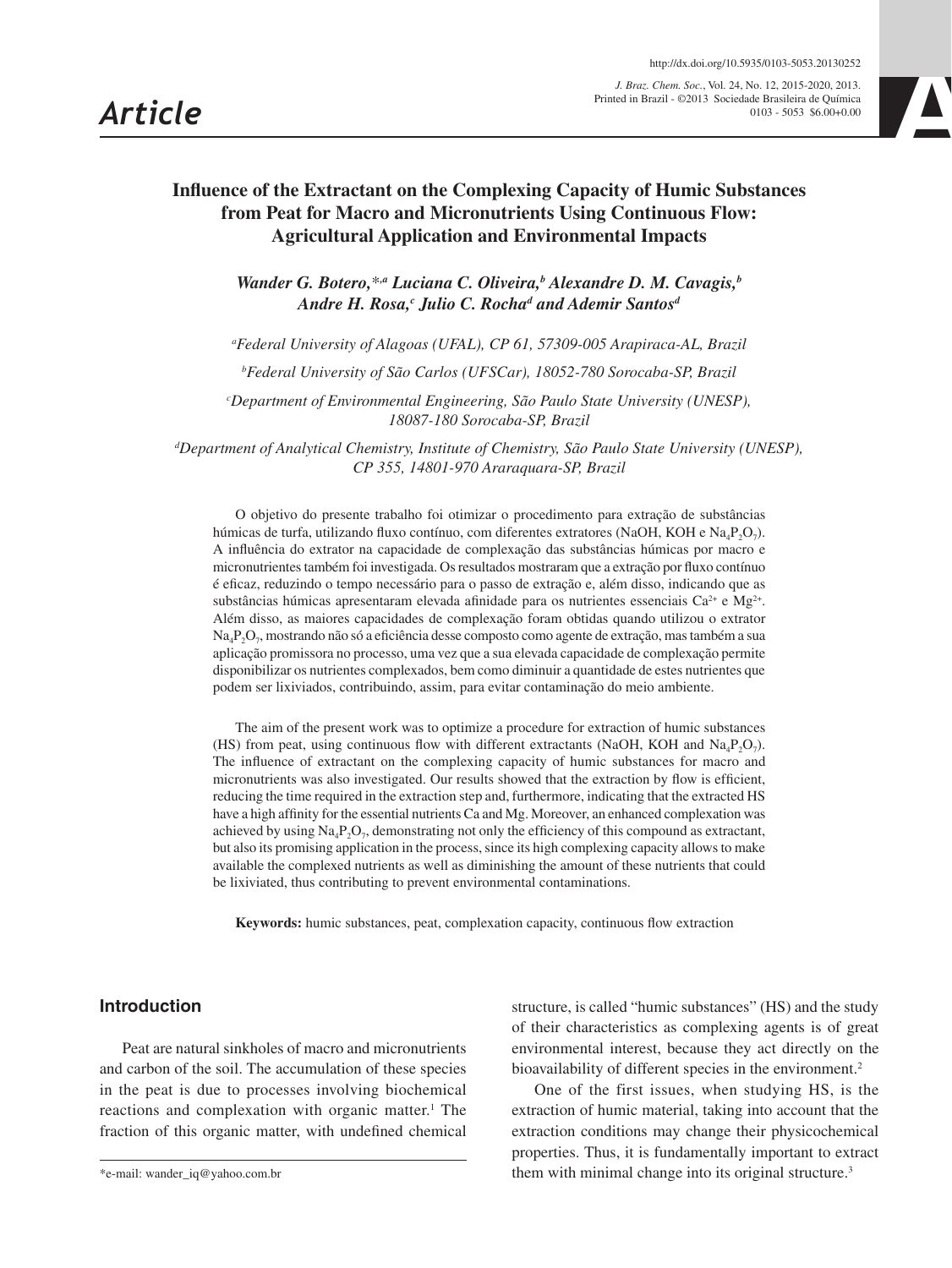Considering the extraction of humic substances from soil, two classes of extractants are designated:

- moderate extractants;
- alkaline extractants.

The moderate extractants represent a class of less drastic extractants, and the major are: sodium pyrophosphate, organic complexing agents in aqueous medium, such as acetylacetone and 8-hydroxyquinoline, formic acid, acid mixture and organic solvents of various types.<sup>3-5</sup> These extractants seem to decrease the occurrence of structural changes into the organic material, in spite being less effective than alkaline extractants.

Due to the high extracting power, NaOH,  $Na_2CO_3$  and KOH solutions have been the most used in the extraction of soil organic matter, however, different extractants, such as  $Na_4P_2O_7$  and their mixtures with NaOH, have also been used.<sup>6-11</sup> Despite the higher efficiency, the use of alkaline solution for extracting HS can change the organic matter by hydrolysis or self-oxidation.5,12 Nevertheless, the most used procedure in such extractions is still based on the use of alkaline solution (NaOH), enabling comparisons among different works.<sup>9,11,13</sup>

Nowadays, fertilizers commercialized as "organics" and/or "natural", e.g., peat or humic substances extracted from peat, are enriched with macro and micronutrients which, according to the manufacturers, are released to the plant as it needs. This is a relatively new market, with great economic potential and, therefore, very attractive. However, there is still no proper regulation for this sector, mainly because there is no scientific data about the releasing processes of those nutrients by HS. Having in view a better yield and lower environmental impact, studies are necessary to analyze the interactions (for example, the complexation capacity) between metal species (essential macro and micronutrients) and humic substances.<sup>14</sup>

Several chemical models seek to evaluate the modeling of the interactions between the HS and metal species.15,16 The NICA-Donnan model is a combination of the non-ideal competitive adsorption (NICA) isotherm description of binding to a heterogeneous material, coupled with a Donnan electrostatic sub-model describing the electrostatic interactions between ions and the humic material. NICA-Donnan has been shown in several studies to be a versatile model capable of describing observed humic ion-binding behavior well over a wide range of conditions.17,18

Therefore, the objective of this study was the optimization of the extraction process by continuous flow of humic substances from peat for commercial purposes, using different extractants (NaOH 0.1 mol L<sup>-1</sup>, Na<sub>4</sub>P<sub>2</sub>O<sub>7</sub> 0.1 mol  $L^{-1}$  and KOH 0.1 mol  $L^{-1}$ ) as well as the evaluation of the influence of the extraction on the complexation of nutrients by HS. In this way, these results may provide subsidies for the application of HS enriched with nutrients in agricultural soils, reducing environmental impacts.

### **Experimental**

Sample collection and preparation

The peat samples have been collected around the Mogi River region, near to Ribeirão Preto city, São Paulo State, Brazil. Figure 1 shows the sampling procedure, at a depth of 50 cm, so that single samples  $A_1 - A_5$  formed the composite sample A.



**Figure 1.** Diagram of the procedure used to collect peat samples.

The samples were, then, transferred to wood trays and, after air drying, passed in a plastic sieve with a 2 mm mesh.

Extraction of humic substances

#### Continuous flow

The extraction of HS by continuous flow was carried out by transferring a 5.00 g sample of peat into the extraction flask (EF), under magnetic stirring; the extractant solution  $(50.00 \text{ mL})$  (R<sub>1</sub>) was added at a flow rate of 1.0 mL min<sup>-1</sup> through the tube 1  $(T_1)$ . Nitrogen was injected into the EF at a flow rate of  $100 \text{ mL min}^{-1}$  to minimize the material oxidation. The extracted HS were suctioned to the tube  $2(T_2)$  at a flow rate of 1.0 mL min<sup>-1</sup>, passing through the filter  $(F_1)$  in order to retain the insoluble part, called 'humin' and the supernatant was then dried in a greenhouse with air exchange for subsequent determination of the yield (Figure 2). In the extraction of HS by continuous flow, the addition of the extracting agent occurs at a rate of 1.0 mL min-1, thus the overall extraction time decreases, being performed within 2 h. The extractants used were: NaOH, KOH and  $Na<sub>4</sub>P<sub>2</sub>O<sub>7</sub>$ , at the concentration of  $0.1$  mol  $L^{-1}$ .

#### Batch

The extraction of humic substances by batch was made through methodology, recommended by IHSS.<sup>13</sup> The extractants solutions: NaOH, KOH and  $\text{Na}_4\text{P}_2\text{O}_7$  $(0.1 \text{ mol L}^{-1})$  were mixed with 5.0 g of peat in the ratio of 1:10 (m/v) and the mixture was left under mechanical stirring for 4 hours in the Jar Test equipment - JT 102, under a nitrogen atmosphere. Afterwards, the supernatant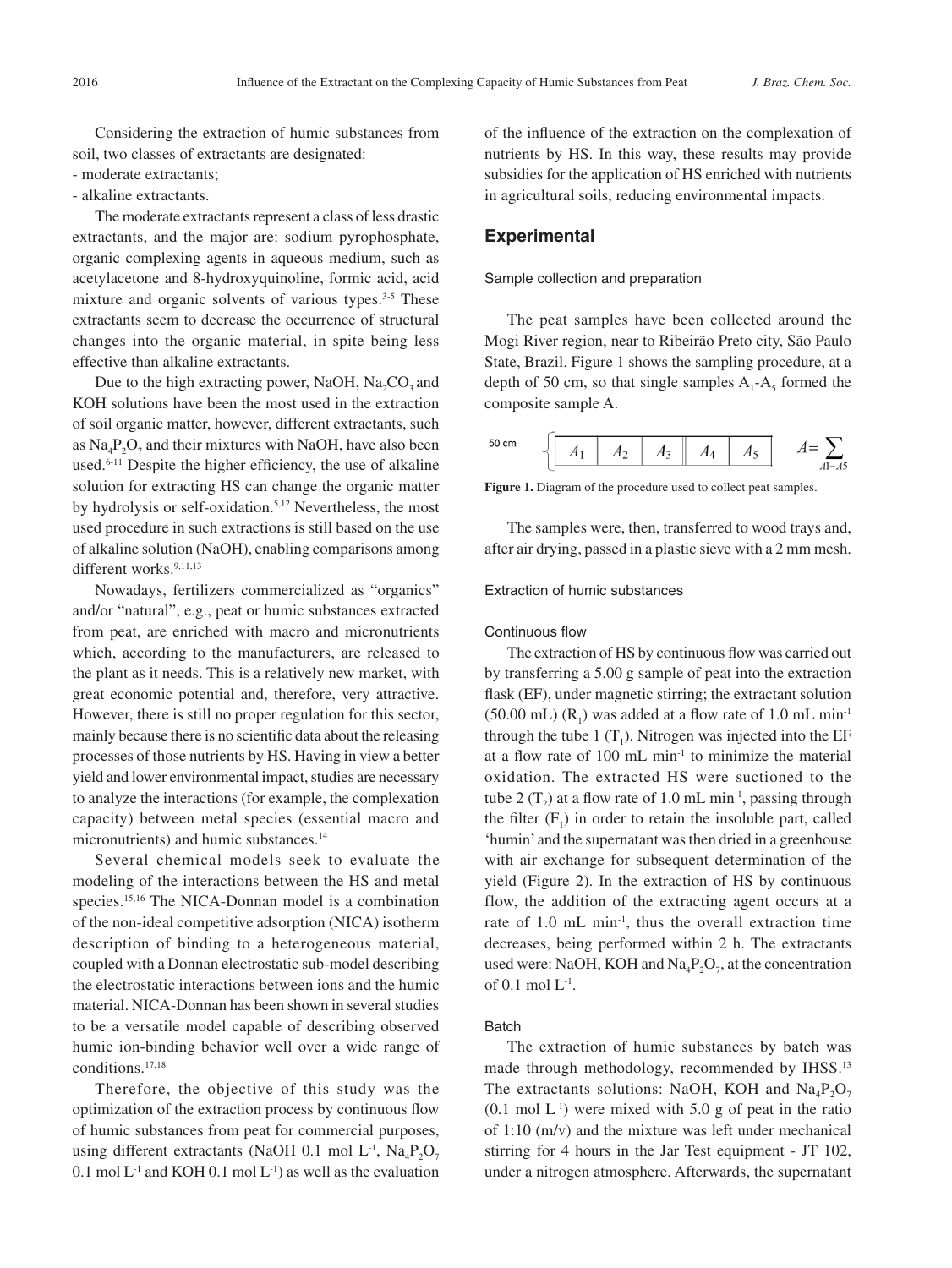

**Figure 2.** Scheme for extraction in flow of humic substances of peat for commercial purposes and its fractionation. Peristaltic pump (PP), collector flask (CF), extraction flask (EF), filters ( $F_1$  and  $F_2$ ), NaOH solution ( $R_1$ ), HCl solution  $(R_2)$ , magnetic agitator (MA), tubes  $(T_1, T_2, T_3, T_4)$ , confluence point (CP), discard (W), humic acid (HA), fulvic acid (FA).

was separated by letting it to dry in a greenhouse, with air renovation for subsequent determination of the yield.

#### Humic substances purification

Inorganic (for example, salts, metal species etc.) and organic (for example, carbohydrates, proteins, lipids etc.) impurities are usually present in extracted HS.13 Thus, the material requires purification to avoid the influence of contaminants on results related to the properties and characteristics of the HS.

### Preparation of dialysis membranes

The procedure used for the preparation of dialysis membranes (SAMLESS CELL 16 X 100 CLEAR) was carried out as described by Town *et al.*. 19 After treatment for 10 minutes with solutions of NaHCO<sub>3</sub> 2% (m/v) and Na<sub>2</sub>EDTA 0.01 mol  $L^{-1}$ , the membranes were washed with water (at  $65^{\circ}$ C) and stocked at  $-6^{\circ}$ C.

## Dialysis of humic substances

The humic extract was purified using the dialysis membrane against deionized water, until it has given negative test for chlorides (with silver nitrate solution  $0.10$  mol  $L^{-1}$ ). In addition, measurements of the deionized water conductivity were made until it has reached the initial value, i.e., before the contact with the dialysis membrane.

#### Determination of extraction yield

Extraction yield was calculated as the ratio between the mass of organic material extracted by the system (using continuous flow or batch) and the mass of dry peat submitted to extraction.

Determination of the complexing capacity of humic substances for macro and micronutrients by continuous flow with different extractants

The tangential ultrafiltration system, proposed by Burba *et al.*,<sup>20</sup> was used to determine the complexing capacity of HS extracted from peat samples by flow, for macronutrients ( $Ca^{2+}$  and  $Mg^{2+}$ ) and micronutrients  $(Zn^{2+}, Co^{2+}, Mn^{2+}, Cu^{2+}$  and  $Mo^{2+})$ , individually. The titrations were carried out in volumes of 250 mL of HS solution 100 mg  $L^{-1}$ , extracted with NaOH 0.1 mol  $L^{-1}$ , KOH 0.1 mol  $L^{-1}$  and Na<sub>4</sub>P<sub>2</sub>O<sub>7</sub> 0.1 mol  $L^{-1}$  (with the pH adjusted to about 5.5 with NaOH 0.1 mol  $L^{-1}$ ). Before the addition of the micro and macronutrients solutions, the system remained pumping during about five minutes for the membrane conditioning. Subsequently, the first aliquot was filtered (approximately 2 mL), corresponding to time zero, i.e., before the addition of nutrients solution. This aliquot includes a small amount of nutrients, corresponding to the free fraction (not complexed to HS) plus that fraction originally bound to the HS, with molecular size smaller than 1 kDa. Then, nutrients solution aliquots were added to the HS solution in order to achieve final concentrations of: 0.24, 0.48, 0.72, 1.32, 1.92, 2.52, 3.72, 4.92, 6.12 and 7.32 mg L-1. After each addition, the system remained under stirring for 10 minutes to reach the complexation equilibrium. Aliquots were collected (about 2 mL) and the concentrations of free macro and micronutrients (not complexed by humic substances) determined by ICP-OES.<sup>14,21</sup>

#### Determination of macro and micronutrients

The concentrations of macro and micronutrients were determined by Atomic Emission Spectrometry with induced argon plasma (ICP-OES), Thermo Jarrell Ash, according to the manufacturer's guidelines.17

## **Results and Discussion**

Comparison between HS extraction by batch and by continuous flow

The extraction yields (Table 1) show that the extraction by continuous flow leads to better yields, when compared with the system by batch, decreasing about 2 hours the time required for extraction. These results may be attributed to the continuous renovation of the humic material and are in accordance with those obtained by Rosa *et al.*,<sup>22</sup> which evaluated the continuous flow extraction of humic substances from soils with NaOH.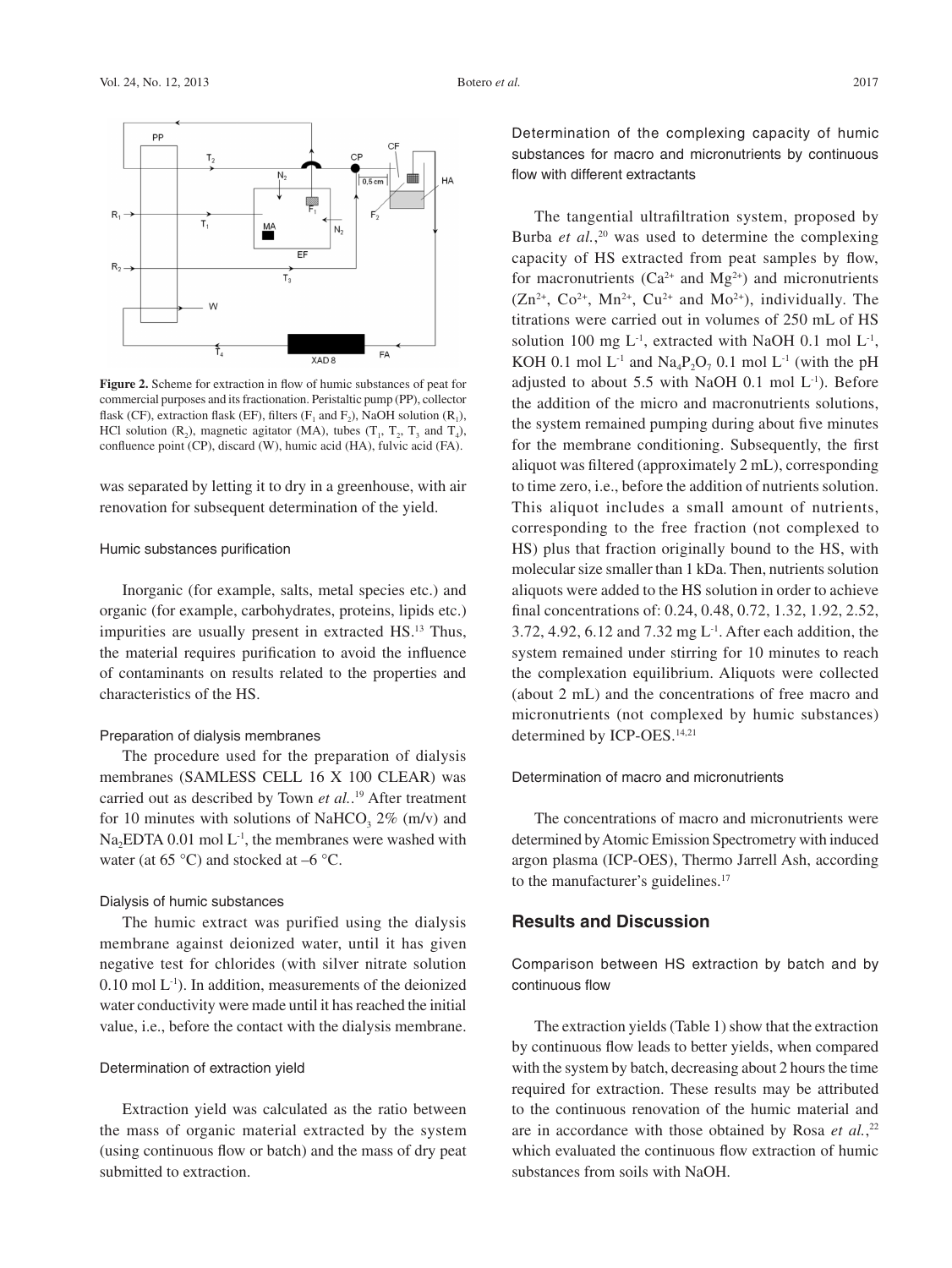|                                   | <b>Batch</b> | Continuous flow |  |  |  |
|-----------------------------------|--------------|-----------------|--|--|--|
| Extractant                        | Yield $/$ %  |                 |  |  |  |
| NaOH 0.1 mol $L^{-1}$             | 50           | 68              |  |  |  |
| $KOH$ 0.1 mol $L^{-1}$            | 35           | 42              |  |  |  |
| $Na4P2O7 0.1$ mol L <sup>-1</sup> | 42           | 54              |  |  |  |

**Table 1.** Comparative extraction yields of humic substances of peat samples using continuous flow system and batch with different extractants

Considering the different extractants, the highest yields for both extraction systems were obtained with NaOH 0.1 mol  $L^{-1}$ . Among the different extractants,  $Na_4P_2O_7$  has been shown to be a strategic extractant, aiming agricultural applications of humic material, because the extraction in this case may occur simultaneously with the enrichment of the HS with phosphorus, an essential macronutrient. The literature has been suggesting the use of a mixture of NaOH and Na<sub>4</sub>P<sub>2</sub>O<sub>7</sub> as extractant, due to the little modifications in the chemical structure of extracted humic material.<sup>9,10</sup> However, it is important to emphasize that there should be a control on the amount of extractant added, especially of  $\text{Na}_4\text{P}_2\text{O}_7$  and the phosphorus amount retained in HS, because an excess of phosphorus might cause high environmental impact. Thus, parameters for controlling the amount of phosphorus released are of great environmental concern and the determination of the complexing ability of HS with macronutrients has shown to be a promising parameter to this purpose.

Determination of the conditional complexing capacity of HS of peat extracted by flow with different extractants for macro and micronutrients.

For the commercialization of humic substances as organic fertilizer, beyond the extraction step, the enrichment of the extracted material with macro and micronutrients is a common practice, providing to consumers a better product from the agronomic viewpoint. However, little is known about the ability of extracted HS to complex those nutrients. Therefore, the complexing capacity (CC) data are useful, giving the maximum concentrations of nutrients that HS can complex, preventing waste as well as possible environmental contaminations due to the excess of nutrients lixiviated into springs, which could lead to eutrophication.

The determination of the conditional complexing ability of HS at pH 5.5, extracted from peat samples by flow for macronutrients ( $Ca^{2+}$  and  $Mg^{2+}$ ) and micronutrients ( $Zn^{2+}$ ,  $Co<sup>2+</sup>, Mn<sup>2+</sup>, Cu<sup>2+</sup> and Mo<sup>2+</sup>)$  was made by titration, using the tangential ultrafiltration system. During titration, firstly occurs the saturation of the stronger binding ligands and, after that, the saturation of the weaker. Thus, a typical curve used in the determination of the complexing ability of HS with those nutrients is obtained by plotting the concentration of the free nutrient against the total nutrient concentration (mmol  $L^{-1}$ ) (Figure 3). The curve shows an inflection point and the complexing ability is obtained by the intersection of the two linear sections of the graphic (Figure 3).



Figure 3. Graph for determination of the conditional complexing capacity of extracted humic substances from peat samples with NaOH 0.1 mol L-1 by Cu<sup>2+</sup> ions at pH  $\approx$  5.5 and [HS] = 100 mg L<sup>-1</sup>.

The CC values determined for the HS bring important quantitative data, such as the complexed amount of each metal as well as information about the affinity of the HS for different metal species. Thereby, according to the Table 2, the following increasing order of affinity between the studied metal ions and the humic substances from peat, extracted with different extractants, can be established:

HS extracted with NaOH 0.1 mol L<sup>-1</sup>:  $Mo^{2+} < Co^{2+} < Cu^{2+} <$  $Zn^{2+} < Mn^{2+} < Mg^{2+} < Ca^{2+}$ 

HS extracted with KOH 0.1 mol L<sup>-1</sup>: Mo<sup>2+</sup> < Cu<sup>2+</sup> < Co<sup>2+</sup> <  $Zn^{2+} < Mn^{2+} < Mg^{2+} < Ca^{2+}$ HS extracted with  $Na_4P_2O_7$  0.1 mol L<sup>-1</sup>:  $Mo^{2+} < Cu^{2+} <$  $Co^{2+} < Zn^{2+} < Mn^{2+} < Mg^{2+} < Ca^{2+}$ 

Analyzing the conditional complexing capacity of humic substances extracted from peat samples with different extractants, it was observed that the greater affinity is related to magnesium and calcium. This higher affinity, in turn, may be related to the great amount of oxygenated groups present in the HS samples. The elements  $Mo^{2+}$ ,  $Co<sup>2+</sup>$  and  $Cu<sup>2+</sup>$  showed low affinity for humic substances, independently of the extractant used.

The results from Table 2 also show that the studied elements ( $Ca^{2+}$ , Mg<sup>2+</sup> and Mn<sup>2+</sup>) presented higher conditional complexing capacity for the humic substances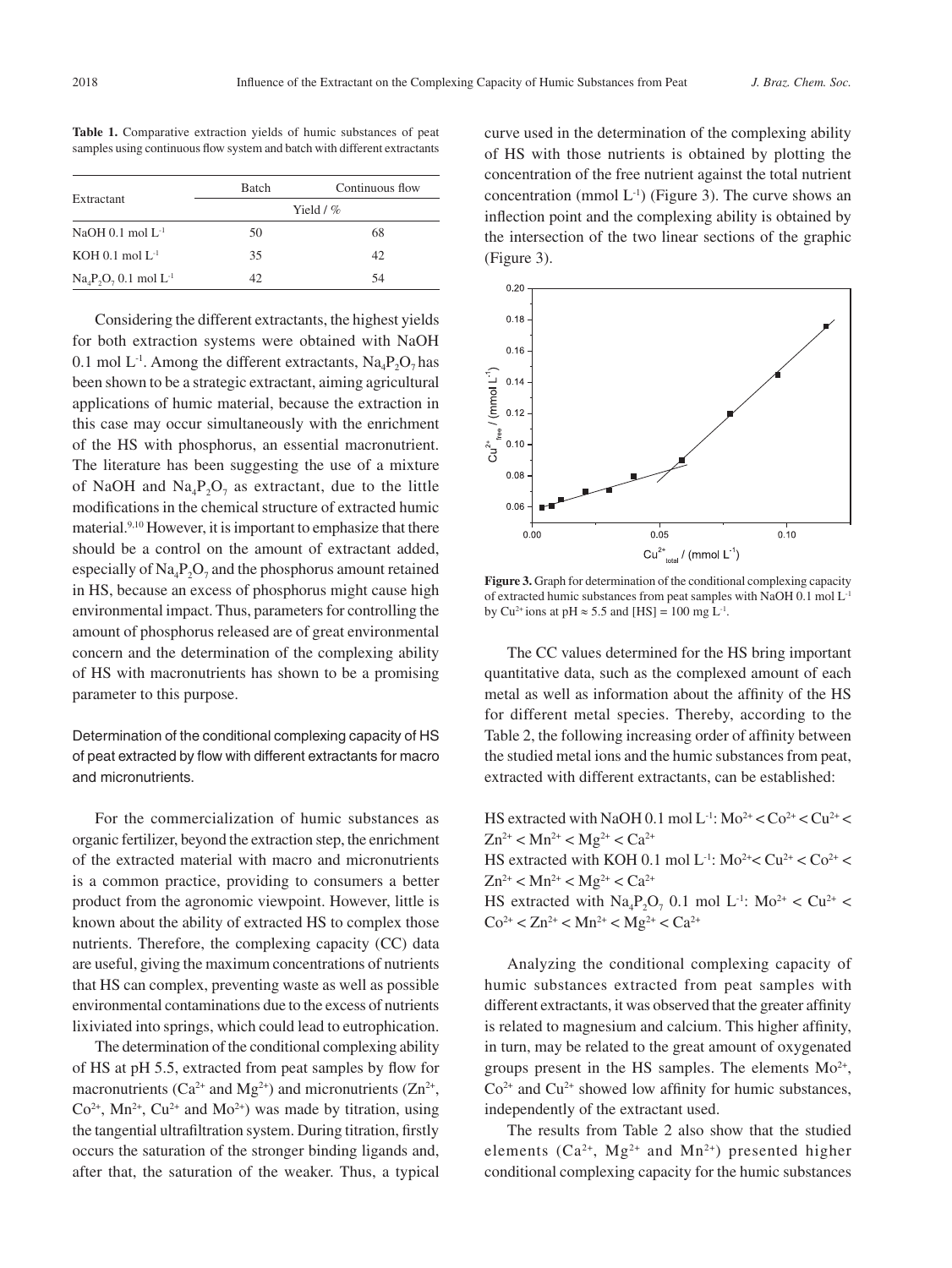Table 2. Conditional complexing ability of humic substances at pH 5.5, extracted by flow from peat samples, using NaOH 0.1 mol L<sup>-1</sup>, KOH 0.1 mol L<sup>-1</sup> and  $\text{Na}_4\text{P}_2\text{O}_7$  0.1 mol  $\text{L}^{-1}$ 

| Samples                                         | Conditional complexing ability / (mmol metal $g^{-1}$ HS) |                 |                 |                 |                 |                 |                 |  |
|-------------------------------------------------|-----------------------------------------------------------|-----------------|-----------------|-----------------|-----------------|-----------------|-----------------|--|
|                                                 | Ca                                                        | Μg              | Zn              | C <sub>0</sub>  | Mn              | Cu              | Mo              |  |
| HS extracted with NaOH $0.1$ mol $L^{-1}$       | $0.97 \pm 0.02$                                           | $0.65 + 0.01$   | $0.50 \pm 0.01$ | $0.39 \pm 0.03$ | $0.55+0.01$     | $0.45 \pm 0.01$ | $0.20 \pm 0.03$ |  |
| HS extracted with KOH 0.1 mol $L^{-1}$          | $0.88 \pm 0.01$                                           | $0.63 \pm 0.01$ | $0.51 \pm 0.01$ | $0.48 \pm 0.02$ | $0.53 + 0.01$   | $0.43 \pm 0.02$ | $0.14 \pm 0.03$ |  |
| HS extracted with $Na_4P_2O_7 0.1$ mol $L^{-1}$ | $1.07 \pm 0.02$                                           | $0.70 \pm 0.02$ | $0.53 \pm 0.01$ | $0.43 \pm 0.01$ | $0.57 \pm 0.01$ | $0.41 \pm 0.01$ | $0.22 \pm 0.02$ |  |

extracted with sodium pyrophosphate, when compared to other extractants. Furthermore, several studies show that humic substances extracted with sodium pyrophosphate have higher concentrations of oxidized molecules.<sup>23,24</sup> According to Gieguzynska *et al.*,<sup>24</sup> Ca<sup>2+</sup> and Mg<sup>2+</sup> are able to establish bonds between the local charges of negative surface and anionic humic macromolecules.

Studies proposed by Milne *et al.*16 using the NICA-Donnan model showed that in interactions between fulvic acid (FA) and calcium ions, the metal ions are almost entirely connected with the first distribution sites (carboxylic groups present in the structure of HS), with a greater contribution to the sites of the second distribution (smaller groups present in the structure of HS) for metal-FA. Thus, it might be inferred that the greater affinity of  $Ca^{2+}$  and  $Mg^{2+}$  for HS extracted with pyrophosphate may be related to the large amount of oxygenated groups present in the HS structures.

The interactions between the metal species and HS strongly depend on the metal ion and pH. At pH 5.5 (experiments in this work) the contribution of electrostatic interactions will be through the Donnan effect.<sup>16</sup>

In determination of the complexing ability of HS occurs the saturation of binding sites. In this case, the observed differences in the conditional complexing capacity shows the differences between the HS materials come from the extraction procedures and there are differences in the total number of sites available for binding metals.

The highest conditional complexing ability of the extracted HS for the macronutrients calcium and magnesium was observed with all extractants, indicating a high affinity of HS for  $Ca^{2+}$  and  $Mg^{2+}$ . Moreover, the complexation of these macronutrients by HS is also favored when using sodium pyrophosphate as extractant. Studies proposed by Rosa *et al.*, 22 showed that the use of different extractants influences directly the performance of the HS, however, they might not act, depending on the functional groups present in its structure. Accordingly, the greater affinity of HS extracted with pyrophosphate for nutrients is due to possible molecular rearrangements occurred during the extraction process. These results show that the use of sodium pyrophosphate as humic extractant is interesting, since it has high affinity for macro and micronutrients, compared to other extractants. Thus, the

HS extracted with sodium pyrophosphate, can be enriched with nutrients, presenting interesting characteristics for commercial purposes.

Once applied to the soil, these HS can provide the complexed nutrients and, thanks to a high complexing capacity, reduce the amount of these nutrients that could be leached. Therefore, our results provide a manner for an appropriate enrichment of HS extracted from peat for commercial purposes, preventing environmental impacts as well as adding commercial value to the product.

## **Conclusions**

The continuous flow showed to be adequate and efficient, reducing the time required for extraction and providing higher yields when compared with the batch procedure, saving work in the steps of filtration, centrifugation, pH adjustment and handling of samples.

The conditional complexing capacities showed that, independently of the extractant, the HS presented higher affinity for Ca and Mg, indicating that, even if a change in the chemical structure of humic molecules occurs during the extraction, it does not affect the complexing capacity. However, the molecular rearrangement during the extraction process, using sodium pyrophosphate, favored complexation with essential macronutrients. Thus, the use of sodium pyrophosphate as extractant, despite not presenting the highest yield, increases the complexation capacity of humic material with essential macronutrients, demonstrating to be very promising in the extraction of HS, aiming their agricultural application.

## **Acknowledgement**

The authors thank CNPq (Conselho Nacional de Desenvolvimento Científico e Tecnológico) for financial support and fellowship research.

## **References**

1. Yoon, S. J.; Yáñez, C.; Bruns, M. A.; Villegas, N. M.; Martinez, C. E.; *Geochim. Cosmochim. Acta.* **2012**, *84*, 165.